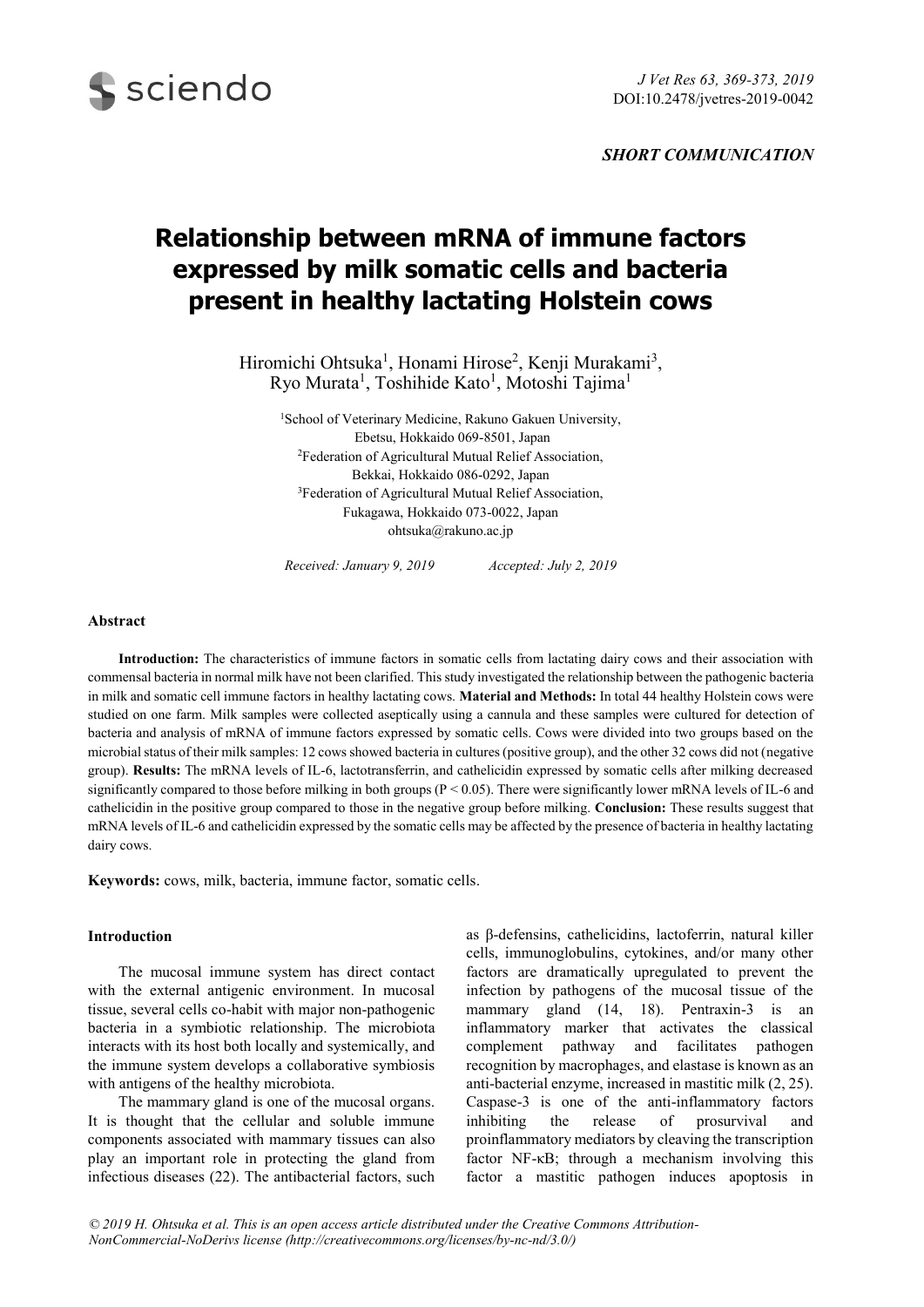mammary epithelial cells as previously reported (24). Raw milk aseptically drawn from healthy glands has antimicrobial activities against mastitis-causing bacteria (5). Although the immune system has preventive capability against bacterial infection in the mammary gland of dairy cows, mastitis nevertheless occurs when bacteria invade teat canals, often from the milking equipment, milking personnel, manure contamination, or dirty stalls.

A previous report described the lactating cow udder as inhabited by "normal bacterial flora" (16). However, bacteria were not found in the milk from healthy quarters of a cow sampled using a cannula introduced through the teat canal (15). Therefore, the mammary glands of a cow have also been considered to be bacteria-free. In humans, the existence of a commensal microbiota of milk and mammary tissue was reported previously (7). However, the presence of commensal microbiota in the mammary gland of dairy cows without mastitis has not been reported. In particular, the characteristics of immune factors in somatic cells from lactating dairy cows and their association with commensal bacteria in normal milk have not been clarified. The objective of this study was to investigate the association between bacteria and immune factors of somatic cells present in the gland cistern of healthy dairy cows.

#### **Material and Methods**

A total of 44 healthy lactating Holstein dairy cows were used. The cows were all on the same farm. Milk samples in 50 mL volume were collected aseptically before and after the morning milking from the mammary gland cistern of the right front quarter using a cannula after disinfection of the teat end. Immediately after sampling, all milk samples were negative in a California mastitis test. These samples were cultured for bacteria detection and analysed for mRNA of immune factors expressed by somatic cells. The cows were divided into two groups; bacteria were detected after culturing milk from 12 cows, and these cows formed the (positive group), while they were not detected in the other 32 cows, which were the negative group. The parity and days after calving were  $2.25 \pm 0.25$  (mean  $\pm$  standard error of the mean  $(\pm \text{ SE})$  and  $235.08 \pm 40.25$  in the positive group and  $2.28 \pm 0.26$  and  $190.16 \pm 18.44$  in the negative group, respectively. There were seven pairs of paternal sisters and four pairs of maternal sisters in the examined cows, but no bias by descent from a specific lineage was found.

Milk samples were centrifuged at  $400 \times g$  for 10 min at room temperature within 1 to 2 h of collection. The time from collecting milk to isolating mRNA varied in each cow. After centrifuging, sedimented somatic cells were washed twice with PBS by centrifugation at  $400 \times g$  for 5 min. For mRNA isolation and cDNA synthesis, a SuperPrep cell lysis and RT kit for qPCR (Toyobo Ltd, Japan) was used. Each sample had  $2 \times 10^6$ cells mixed with 50 μL of cell lysis mixture (including

gDNA remover) to react for 5 min before the stop solution was added. Then 8 μL of each mRNA solution extracted from 32 μL of reaction mixture was added. PCR was used to synthesise cDNA, and a real-time PCR was performed using THUNDERBIRD SYBR qPCR Mix (Toyobo) on an ABI prism 7300 Sequence Detector (Applied Biosystems, USA). The following genes were selected: β-actin, interleukin-6 (IL-6), lysosome, lactotransferrin, defensin-β3, cathelicidin, pentraxin-3, caspase-3, and elastase. Primers were designed using the freely available web-based Primer3 programme (21) and are listed in Table 1. The cycle threshold (Ct) values define the PCR cycle threshold at which amplified products were detected. The final quantification of immune-related mRNA molecules was carried out using the Ct method as reported previously (11). The calibrator samples used were those with the lowest amount of mRNA for each gene of all the samples used for the respective mRNA.

To evaluate bacteria, milk samples were plated onto trypticase soy agar plates supplemented with 5% of sheep blood. The plates were incubated aerobically in  $5\%$  CO<sub>2</sub> for 24 h or anaerobically in the Anaeropack system (Mitsubishi Gas Chemical, Japan) for 48 h.

Statistical analysis for each parameter was performed using the Mann–Whitney U test in order to determine the difference between two groups, and using the Wilcoxon signed-rank test in order to determine the difference between the variables before and after milking in each group. The differences were considered significant at  $P < 0.05$ . Data were expressed as mean ± standard error. Correlations among genes were analysed using Spearman's rank correlation test and significance was determined at  $P < 0.01$  or  $P < 0.05$ .

#### **Results**

The numbers of bacteria in aerobic and anaerobic cultures in CFU/ml were  $89.17 \pm 25.0$  and  $82.25 \pm 31.28$ before milking, and  $34.08 \pm 16.51$  and  $45.08 \pm 0.68$  after milking, respectively, in the positive group. Strains of detected bacteria and their positive sample numbers are shown in Table 2. For samples obtained before milking, five out of ten samples in aerobic culture and three out of ten samples in anaerobic culture contained two strains or more. For samples obtained after milking, two out of ten samples in aerobic and anaerobic cultures contained two strains or more.

Table 3 shows the mRNA of immune factors expressed by somatic cells relative to the β-actin housekeeping gene. In this study, mRNA levels of IL-6, lactotransferrin, and cathelicidin in the somatic cells after milking decreased significantly compared to those before milking in two groups, and a significantly lower mRNA level of caspase-3 after milking was found compared to that before milking in the negative group  $(P < 0.05)$ . The mRNA level of IL-6 in the positive group was significantly lower both before and after milking compared to that in the negative group ( $P < 0.05$ ). There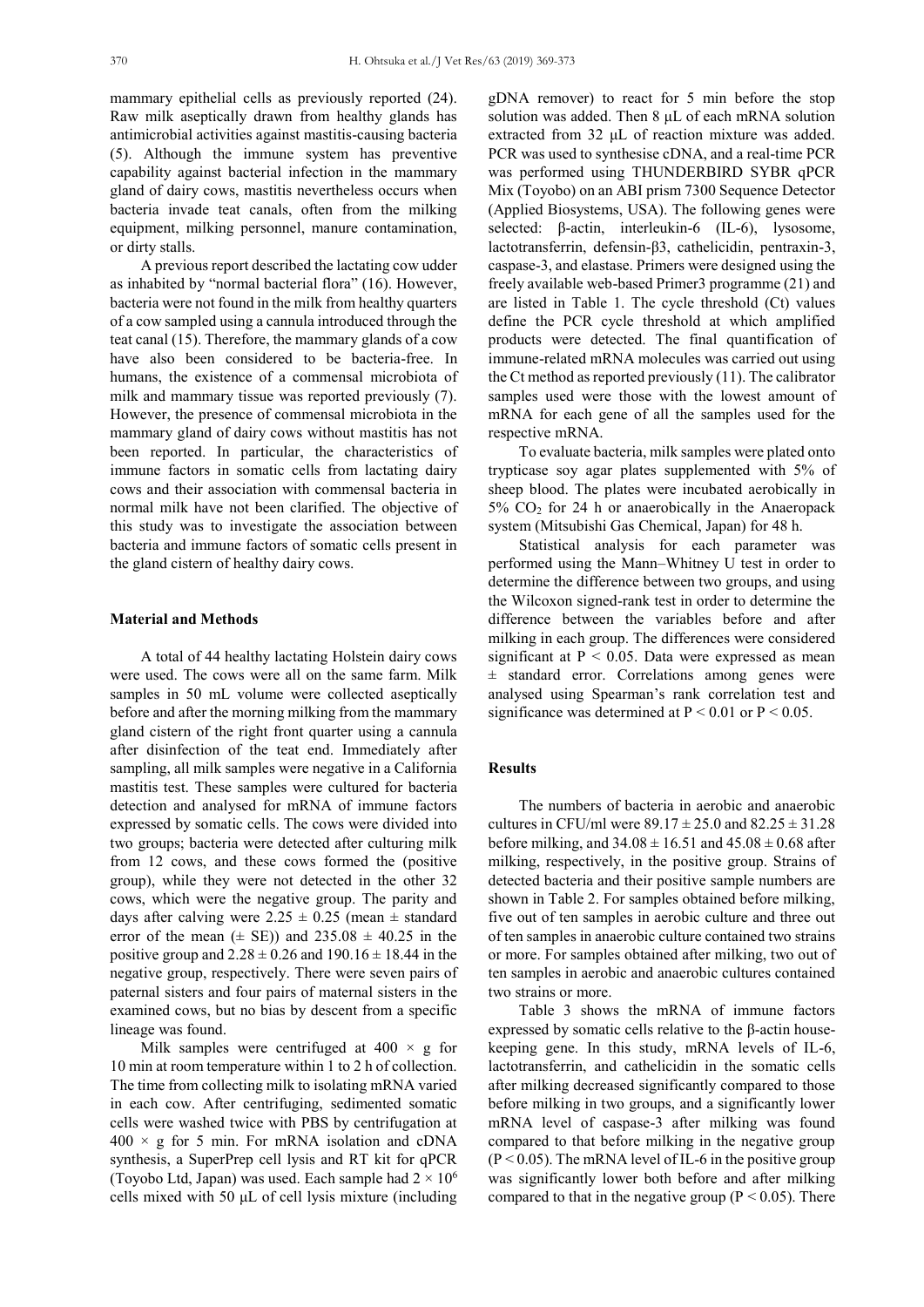was a significantly lower mRNA level of cathelicidin in the positive group compared to that in the negative group before milking ( $P < 0.05$ ). The mRNA level of IL-6 was positively correlated with the cathelicidin mRNA levels before milking  $(R = 0.712, P < 0.01)$  and after milking  $(R = 0.522, P < 0.05)$  in the somatic cells. However, no correlation was found with an index over 0.5 in the other factors. There was no relationship between the mRNA levels of immune factors and parity or days after calving.

## **Table 1.** Primers used for real-time PCR

| Gene              | Accession<br>number | Product<br>length | Primer<br>designation | Sequence $(5'-3')$             |
|-------------------|---------------------|-------------------|-----------------------|--------------------------------|
|                   |                     | 76                | Forward               | CCCAGATCATGTTCGAGACC           |
| $\beta$ -actin    | NM 173979.3         |                   | Reverse               | GAGGCATACAGGGACAGCAC           |
| interleukin-6     |                     | 102               | Forward               | AGATCCTGAAGCAAAAGATCGC         |
|                   | NM 173923.2         |                   | Reverse               | TTGCGTTCTTTACCCACTCGT          |
| lysozyme          | NM 001078159.1      | 104               | Forward               | TTCGGTCGCTGTCCAAGGCAAGGT       |
|                   |                     |                   | Reverse               | TCCAGTTTGCCAGGCTGATTCCCC       |
| lactotransferrin  |                     | 136               | Forward               | CACCGAGCACTGGATAAAGGG          |
|                   | NM 180998.2         |                   | Reverse               | AGCCAGACACAGTCCAAGGG           |
| $defensin-\beta3$ | NM 001282581.1      | 70                | Forward               | <b>GCATACAAGTGACTGCCCCTG</b>   |
|                   |                     |                   | Reverse               | <b>ACTGAACCTCTTCCCTGTGTG</b>   |
| cathelicidin      | Y09472.1            | 70                | Forward               | <b>GAAAGACTCTCCTACCCTGCCC</b>  |
|                   |                     |                   | Reverse               | <b>CTCTAAGGGACACACAGCCAGG</b>  |
| pentraxin-3       | NM 001076259.2      | 80                | Forward               | <b>GCAGAGTCCTGTCACATCCG</b>    |
|                   |                     |                   | Reverse               | <b>ACATACTGTGCTCCTCCGTG</b>    |
| caspase-3         | NM 001077840.1      | 148               | Forward               | CAGGAGTGGAGTCCAGCAGA           |
|                   |                     |                   | Reverse               | <b>TCCAGAGTCCATTGATTTGCTTC</b> |
| elastase          | NM 001105653.1      | 119               | Forward               | TTGCCTCTGTCGCCAAGTTT           |
|                   |                     |                   | Reverse               | ACAGCCTTTCTAGTGGGTCC           |

**Table 2.** Major bacteria detected before and after milking in the positive group  $(n = 12)$ 

|                             | aerobic culture |       | anaerobic culture |       |
|-----------------------------|-----------------|-------|-------------------|-------|
|                             | before          | after | before            | after |
| Aerococcus viridans         |                 |       |                   |       |
| Staphylococcus chromogenes  |                 |       |                   |       |
| Staphylococcus haemolyticus |                 |       |                   |       |
| Staphylococcus xylosus      |                 |       |                   |       |
| Streptococcus dysgalactiae  |                 |       |                   |       |

Numbers indicate the number of cows

**Table 3.** Relative mRNA level of immune factors expressed by milk cells compared to β-actin expression

|                    |        | Positive group               | Negative group           |        |
|--------------------|--------|------------------------------|--------------------------|--------|
|                    | before | $11.80 \pm 1.17^{\circ}$     | $16.33 \pm 0.68^a$       | $\ast$ |
| interleukin-6      | after  | $7.97 \pm 1.12^b$            | $11.98 \pm 0.71^b$       | $\ast$ |
| lysozyme           | before | $5.27 \pm 0.34$              | $5.39 \pm 0.18$          |        |
|                    | after  | $5.13 \pm 0.25$              | $5.31 \pm 0.25$          |        |
| lactotransferrin   | before | $9.28 \pm 1.74$ <sup>a</sup> | $11.32 \pm 0.75^{\circ}$ |        |
|                    | after  | $7.60 \pm 0.97^{\rm b}$      | $8.42 \pm 0.61^{\rm b}$  |        |
| $defension-\beta3$ | before | $3.86 \pm 0.27$              | $2.99 \pm 0.21$          |        |
|                    | after  | $3.60 \pm 0.37$              | $3.78 \pm 0.18$          |        |
|                    | before | $6.27 \pm 0.56^{\circ}$      | $8.24 \pm 0.42^a$        | *      |
| cathelicidin       | after  | $4.61 \pm 0.74^b$            | $5.86 \pm 0.39^b$        |        |
| pentraxin-3        | before | $4.31 \pm 0.24$              | $4.97 \pm 0.22$          |        |
|                    | after  | $3.84 \pm 0.35$              | $4.20 \pm 0.20$          |        |
| caspase-3          | before | $13.84 \pm 1.23$             | $15.22 \pm 0.30^a$       |        |
|                    | after  | $12.86 \pm 0.92$             | $13.49 \pm 0.66^b$       |        |
| elastase           | before | $10.07 \pm 0.96$             | $11.19 \pm 0.33$         |        |
|                    | after  | $10.043 \pm 0.45$            | $10.71 \pm 0.25$         |        |

Results are expressed as the mean  $\pm$  SE. Different letters indicate significance at P < 0.05 within the same group, and an asterisk indicates the significant difference at  $P < 0.05$  between the two groups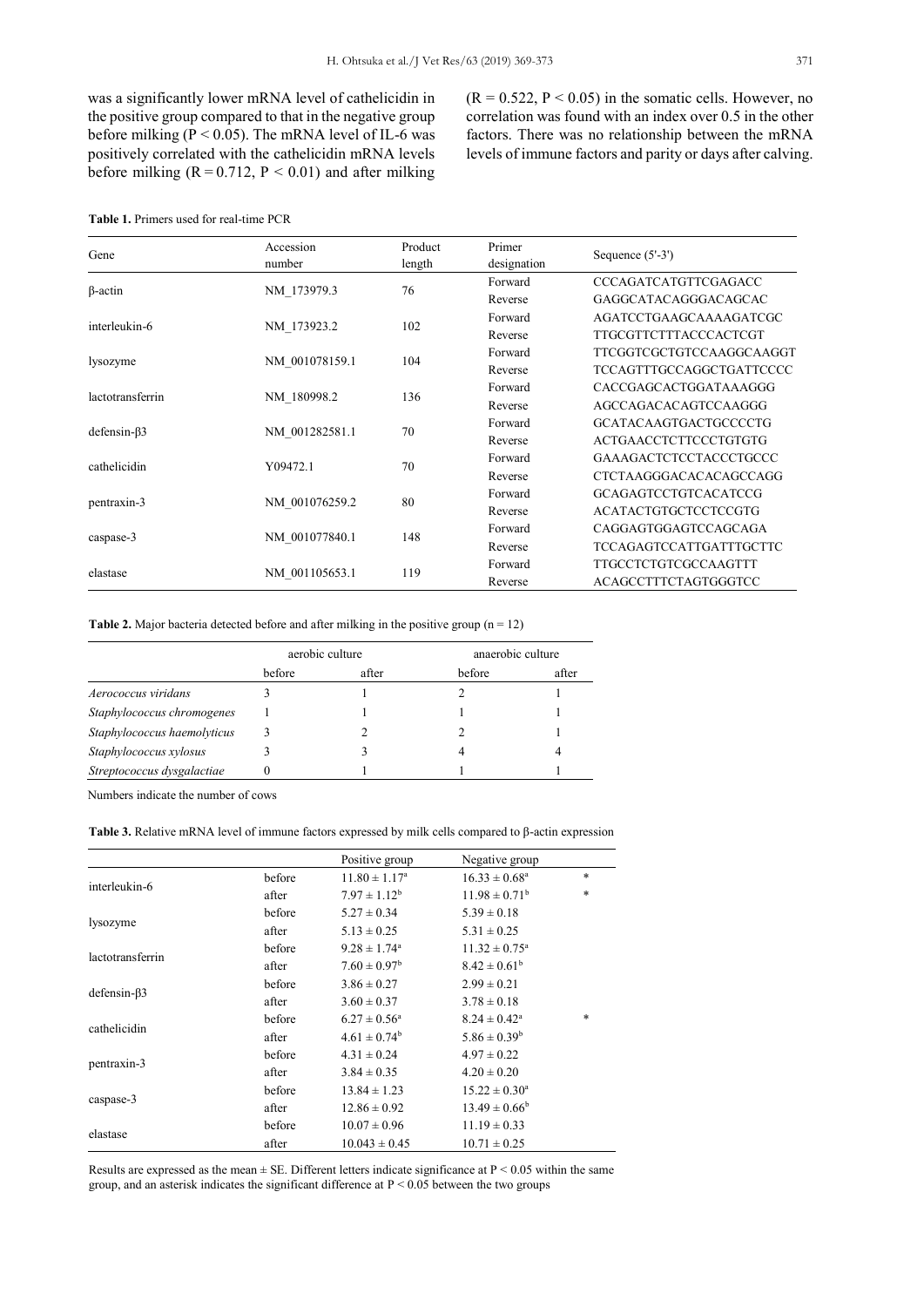## **Discussion**

Although microbiota of the udder could not be determined in this study, bacteria were detected in the gland cisterns of some cows before and after milking. It is suggested that bacterial flora is not always found inside of the mammary gland of all cows. The isolated bacteria are known as causative pathogens of the subclinical mastitis, but the pathogenicity of them is low (9, 13, 19). Once very few bacteria have gained access to the teat cistern of uninflamed glands, bacterial multiplication takes place and infection ensues (12). When the defence system of the mammary gland is compromised, it is common for the infecting bacteria to reach concentrations above  $10^6$  to  $10^8$  cfu/mL in milk (15, 16). Since human milk from healthy women contains  $10^3$  to  $10^4$  cfu/mL of diverse bacteria (7), the presence of a few bacteria may be a normal condition in the mammary gland of lactating dairy cows.

Human breast milk contains numerous inflammatory factors, such as C-reactive protein, IL-6, and TNF- $\alpha$  (4). In cows during mid and late lactation, cytokine mRNA profiles in the mammary gland cells showed significant elevation of IL-12 transcriptional activity, but a significant change of IL-6 was not found (3). We found a significant correlation between IL-6 and cathelicidin in the somatic cells. Since human cathelicidin elicits modest up-regulation of IL-6 gene expression in peripheral blood mononuclear cells (26), increased IL-6 may be affected by the cathelicidin of the somatic cells in cows. This peptide along with β-defensin and lactotransferrin are antimicrobial factors of innate immunity, and these factors are the arsenal of the leukocytes for defence against bacterial infection in the mammary gland (6). The positive group showed significantly lower mRNA levels of IL-6 and cathelicidin in the somatic cells before milking compared to those in the negative group before milking. It is possible that the more these immune factors are present, the less likely the bacterial growth in the mammary gland of the lactating dairy cows is. Lactoferrin was reported effective in increasing the cure rate through the induction of innate immunity in cows (8). Since the mRNA levels of IL-6, cathelicidin, and lactotransferrin in the somatic cells were significantly higher in both groups before milking than those after milking, the defensive effect of these immune factors is suggested to be higher before milking than after milking in the mammary gland. On the other hand, caspase is known as a family of cysteine aspartyl proteases inducing cell apoptosis (20). Ward *et al*. (23) indicated that inhibition of NF-κB in granulocytes accelerates apoptosis in a caspase-3-dependent manner in antiinflammatory reactions. Although a significantly increased mRNA level of caspase-3 of the somatic cells was detected before milking compared to that after milking in the negative group, this difference was not found in the positive group. It is possible that the consistency in expression of caspase-3 mRNA between the samples taken before and after milking is due to the presence of live bacteria in the udder, but further study is needed to clarify the mechanism of this caspase-3 mRNA expression downregulation.

Research in humans lead to the contention that bacteria from the gut microbiota would reach the mammary gland by an endogenous route (10). The most common species identified from body samples were *S. chromogenes*, *S. xylosus*, and *S. haemolyticus* (1). It is suggested that one likely origin of microbiota in the raw milk may be the teat skin bacteria that contaminate it during milking. IL-6 and cathelicidin are known as inflammatory immune factors, and these factors increased in cows with mastitis (6, 17). Production of appropriate levels of these immune factors may inhibit the growth of bacteria invading the mammary gland in lactating dairy cows, because we found significant differences in mRNA levels of IL-6 and cathelicidin between two groups. But we have not confirmed whether the same results would be observed in all quarters, and it is also unclear why IL-6 and cathelicidin mRNA expression in somatic cells decreased in the negative group. Further study is needed to clarify this.

In conclusion, findings from the present study indicated that mRNA levels of IL-6 and cathelicidin mRNA expression in the somatic cells before milking may be affected by presence of bacteria in the mammary gland of lactating healthy dairy cows.

**Conflict of Interests Statement:** The authors declare that there is no conflict of interests regarding the publication of this article.

**Financial Disclosure Statement:** The work was supported by a grant from the Meiji Seika Pharma Co.

**Animal Rights Statement:** The procedures used in the present study were in accordance with the principles and guidelines for animal use set by the Animal Experiment and Care Committee of Rakuno Gakuen University, Ebetsu, Japan.

#### **References**

- 1. Adkins P.R.F., Dufour S., Spain J.N., Calcutt M.J., Reilly T.J., Stewart G.C., Middleton J.R.: Molecular characterization of nonaureus *Staphylococcus* spp. from heifer intramammary infections and body sites. J Dairy Sci 2018, 101, 5388–5403.
- 2. Albenzio M., Santillo A., Kelly A.L., Caroprese M., Marino R., Sevi A.: Activities of indigenous proteolytic enzymes in caprine milk of different somatic cell counts. J Dairy Sci 2015, 98, 7587– 7594.
- 3. Alluwaimi A.M., Cullor J.S.: Cytokines gene expression patterns of bovine milk during middle and late stages of lactation. J Vet Med B Infect Dis Vet Public Health 2002, 49, 105–110.
- 4. Durilova M., Stechova K., Petruzelkova L. Stavikova V., Ulmannova T., Nevoral J.: Is there any relationship between cytokine spectrum of breast milk and occurrence of eosinophilic colitis? Acta Paediatr 2010, 99, 1666–1670.